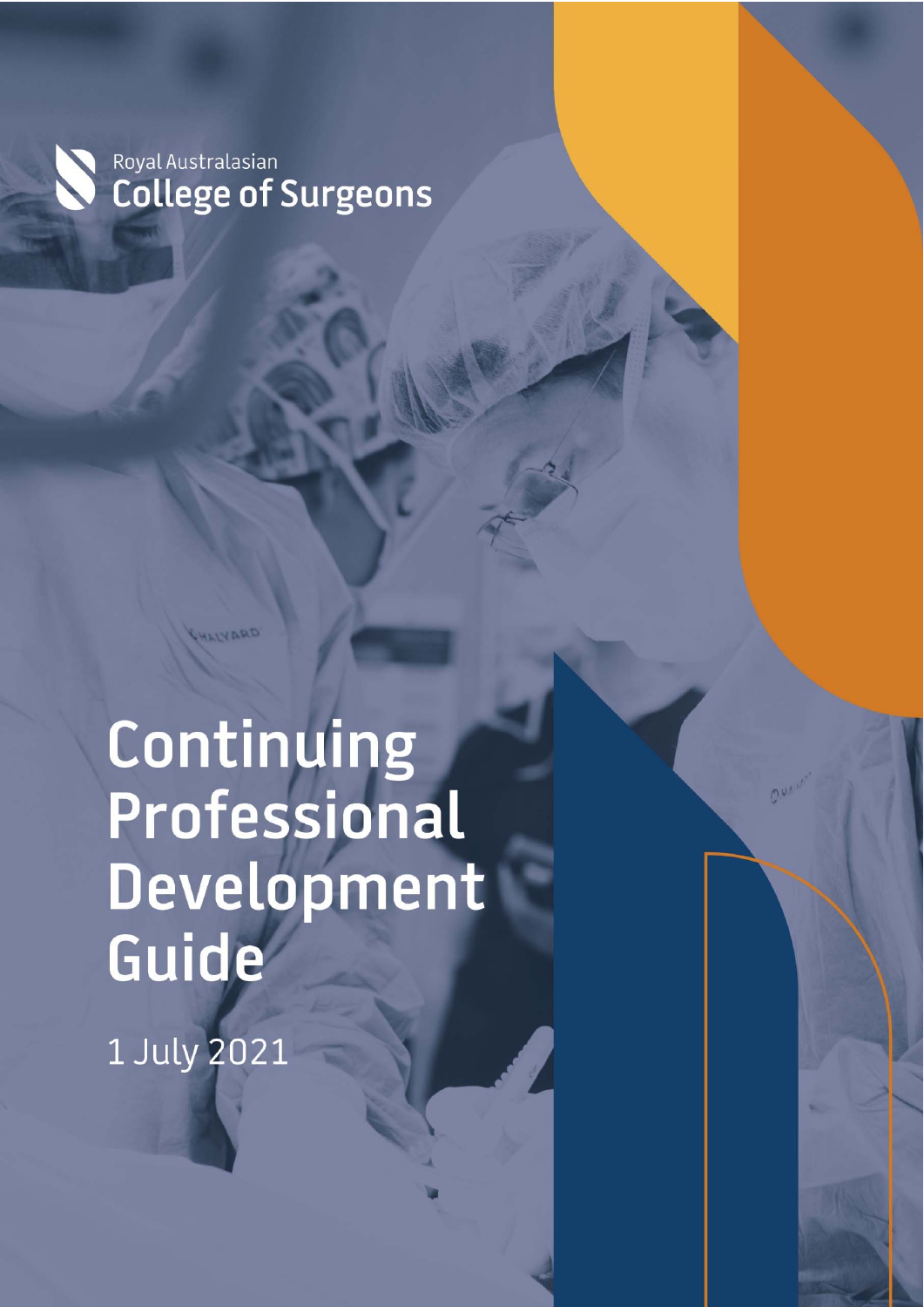#### **CONTRIBUTORS**

#### CONTENTS

÷

ċ

|                | A message from the Chair                                 |                |  |  |  |  |
|----------------|----------------------------------------------------------|----------------|--|--|--|--|
| 1              | Overview                                                 | $\overline{4}$ |  |  |  |  |
| $\overline{2}$ | <b>Annual CPD Requirements</b>                           | $\overline{7}$ |  |  |  |  |
| 3              | <b>CPD Categories</b>                                    | 8              |  |  |  |  |
| 4              | Verification                                             | 10             |  |  |  |  |
| 5              | <b>Exemptions</b>                                        | 11             |  |  |  |  |
| 6              | <b>CPD Online</b>                                        | 12             |  |  |  |  |
| 7              | <b>Resources</b>                                         | 13             |  |  |  |  |
| 8              | <b>Contacts - Specialty Societies &amp; Associations</b> | 14             |  |  |  |  |
|                | Appendix 1 - RACS CPD Activity List and Caps             | 16             |  |  |  |  |
|                | Appendix 2 - Verification Documentation                  | 19             |  |  |  |  |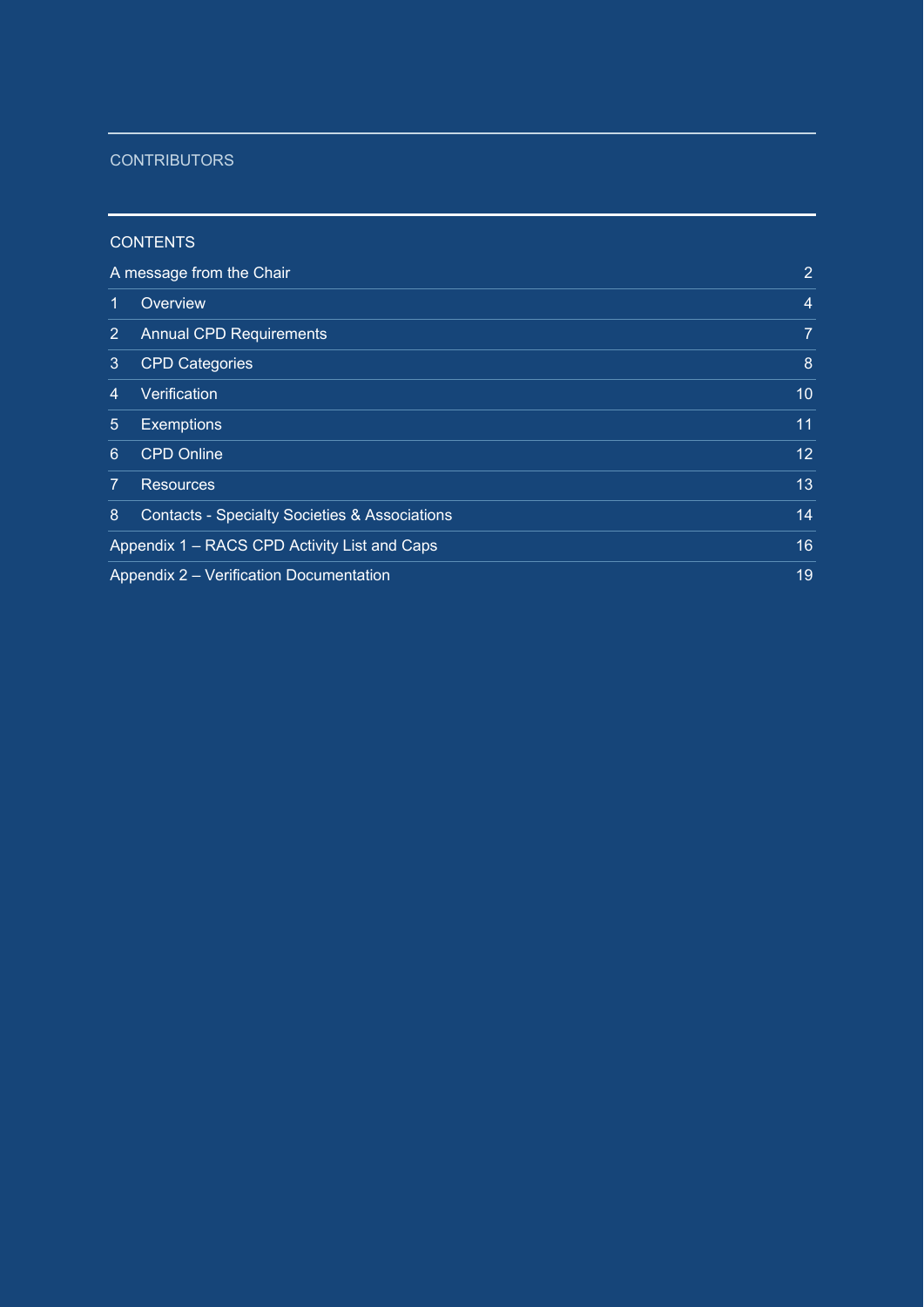### **A message from the Chair**

As Fellows of the Royal Australasian College of Surgeons, we are proud to represent and serve a diverse range of communities across Australia and Aotearoa New Zealand.

During what has been an extraordinary period of technological and social disruption, we have continued to demonstrate our commitment to participating in professional development that is representative of the roles we undertake across a range of clinical and non-clinical settings.

And while in recent times we may not have been able to come together to attend education events as we once would have expected, the value of belonging to a community of surgical peers has never been more clear.

#### **Changes to the CPD Program**

Following a comprehensive review of the CPD Program, we have focused on developing a model that is relevant to surgeons across a range of practice settings while also ensuring that we align with the new regulatory standards set by the Medical Board of Australia (MBA) and the Medical Council of New Zealand (MCNZ).

The revised MBA and MCNZ standards require a greater emphasis on professional development that focuses on measuring outcomes, performance review, reflection and activities that support a greater understanding of cultural competency and health equity. To support on-going compliance with these standards, the key changes to the RACS CPD Program from July 2021 are:

#### **Area of Practice**

From 1 July 2021, Fellows must participate in CPD that aligns to their Area/s of Practice (often referred to as Scope of Practice), including technical and non-technical competencies. At least 50% of CPD participation must directly relate to a Fellow's self-defined Area of Practice, while the remaining 50% can relate to other relevant surgical interests such as pursuing re-skilling or re-training opportunities.

#### **Annual Learning Plan**

All Fellows must complete an annual learning plan, as required by the MBA and MCNZ. The RACS CPD Learning Plan (available online) is aligned to the ten surgical competencies and encourages Fellows to plan their annual CPD activities at the start of each CPD period and pause for reflection at the end of the year.

#### **Reflecting on Performance**

The revised program introduces a new CPD category - Performance Review - which places greater emphasis on activities that reflect on outcomes and performance across clinical, training and teaching settings. The introduction of this category recognises that self-reflection and evaluation of performance at an individual or systemic level supports a cycle of on-going quality improvement that is important to a patient-centred environment.

#### **Cultural Competence, Cultural Safety and Health Equity**

In 2020 RACS introduced a tenth competency - Cultural Competence and Cultural Safety - in recognition of the significance of health inequities on poor health outcomes – particularly Indigenous peoples in Australia and Māori in Aotearoa New Zealand. Participation in CPD activities that support a greater understanding of cultural competence, cultural safety and health inequity will feature prominently in the CPD Program in the future.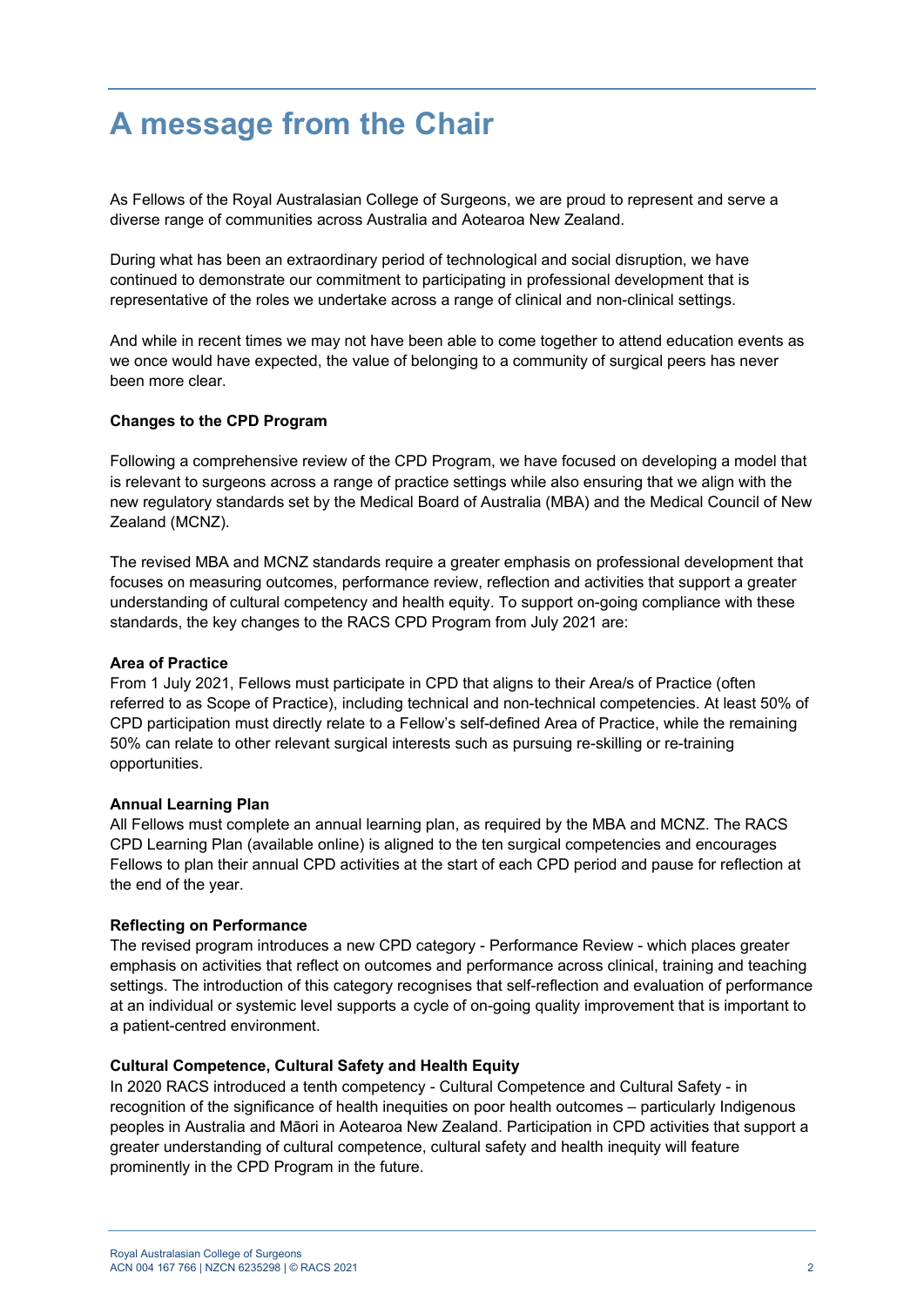*CPD Online*

To support the revised CPD Program, RACS has developed a new 'CPD Online' tool to help you track your professional development throughout the year. Access to CPD Online will be available via desktop and also as a mobile app. For more information, please see page 12.

Astich

Kin at fielding

**Professor Andrew Hill Consultance Associate Professor Kerin Fielding Advocacy Committee** 

**Chair, Professional Standards and Chair, Professional Standards Committee**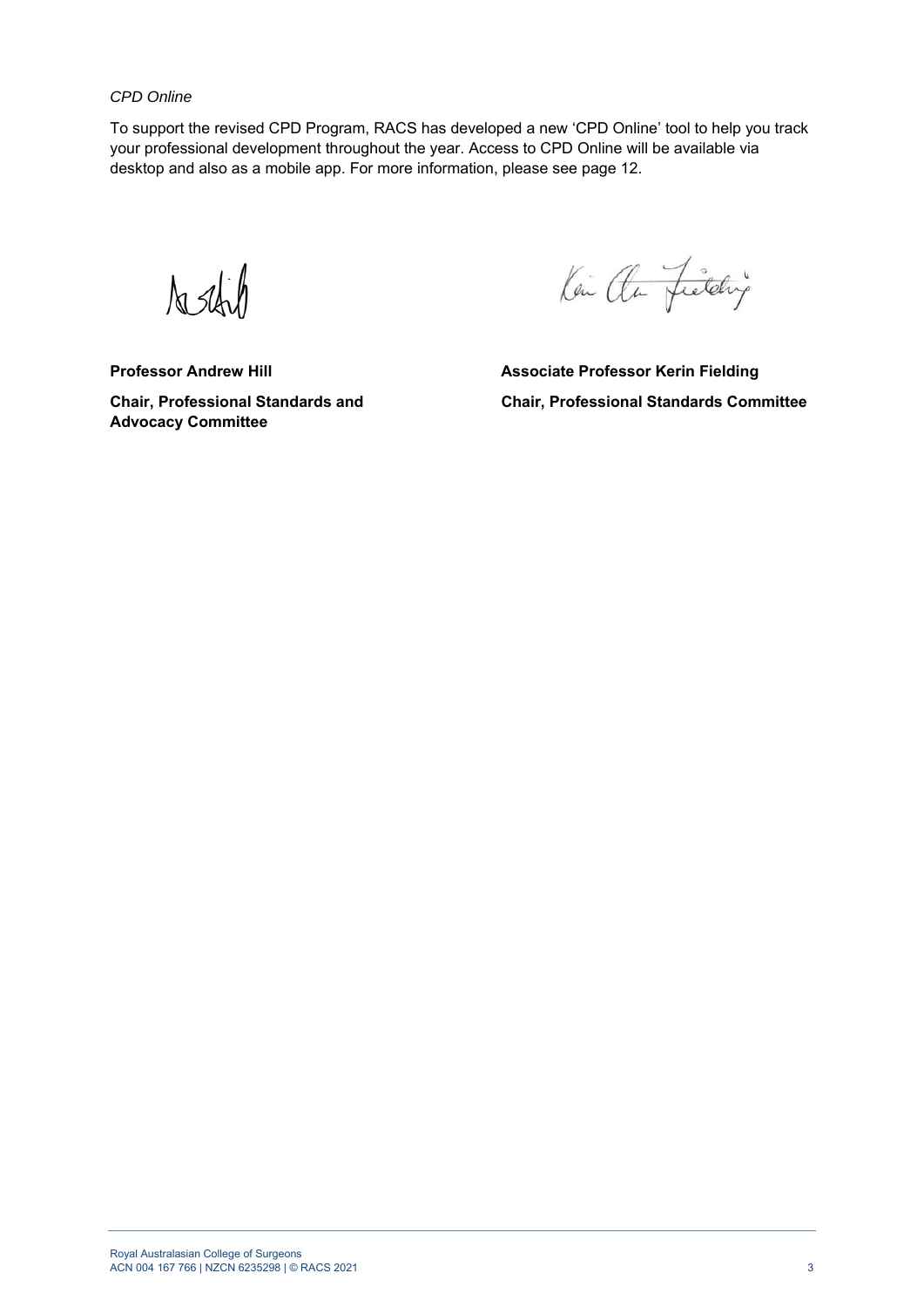### **1 Overview**

The RACS Continuing Professional Development (CPD) Program has been developed to closely align with the Medical Board of Australia (MBA) CPD registration standard and recertification requirements set by the Medical Council of New Zealand (MCNZ).

All active RACS Fellows are required undertake an annual program CPD by participating in the RACS program or an alternative CPD program that is recognised by RACS (refer to 1.6, pg. 4).

Fellows must meet the all CPD requirements regardless of their practice type. RACS is working to ensure there are sufficient activities available to support surgeons across operative, non-operative and non-clinical settings.

#### **1.1 AIMS**

The aims of the RACS CPD Program are to:

- To advance the individual surgeon's knowledge, skills, competence and behavioural awareness for the benefit of patients
- To encourage a culture of life-long learning that promotes collaboration, peer review and reflective practice
- To ensure compliance with regulatory authority standards

#### **1.2 CPD CYCLE**

Participation in CPD is founded on a continuous cycle of learning with an emphasis on planning, participation, measuring outcomes, reflection and change.



Review the current state and identify if the learning provided the required results.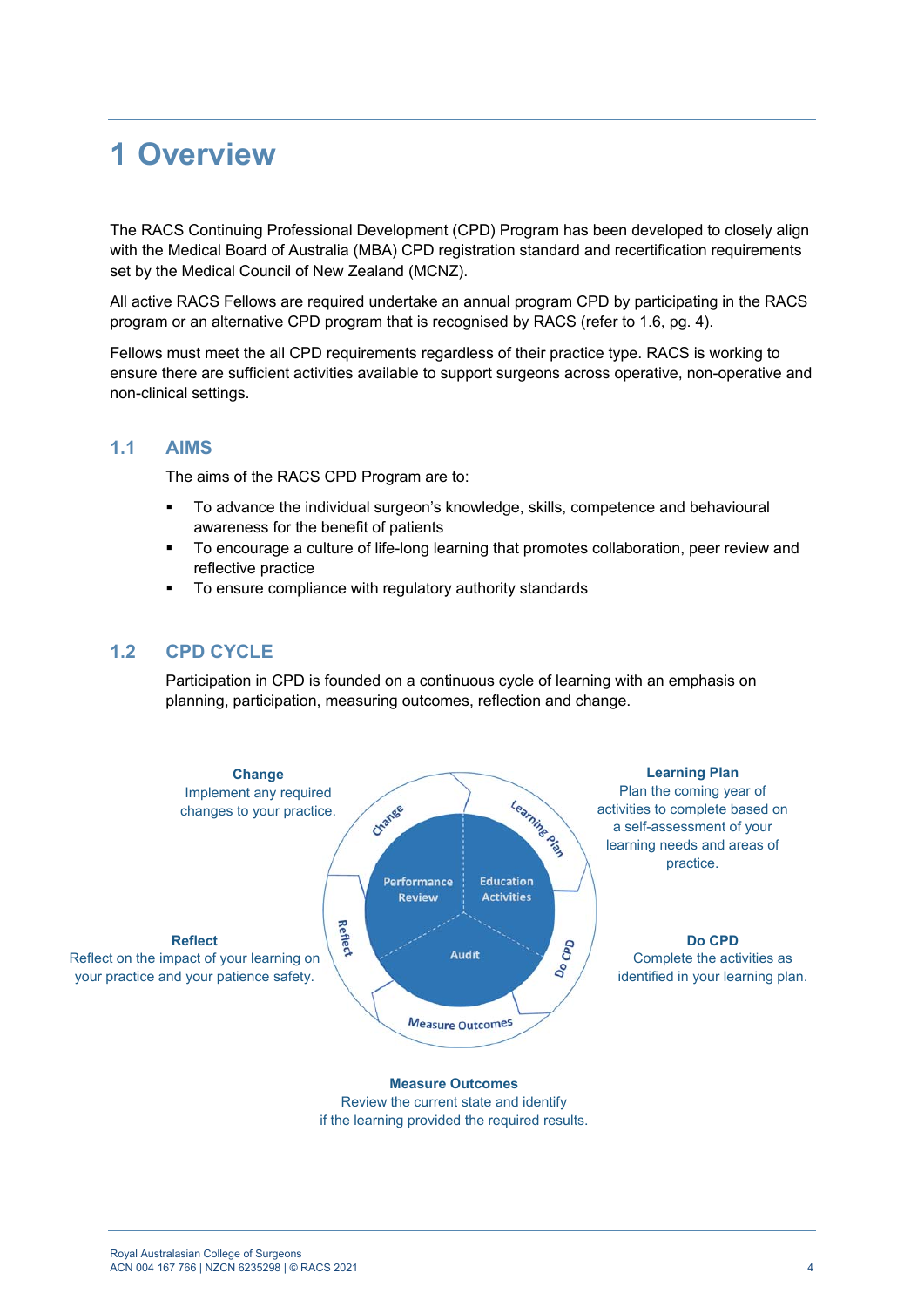#### **1.3 AREA OF PRACTICE**

The RACS CPD Program has transitioned away from 'Practice Types' as a means of determining the type of CPD a Fellow must undertake each year.

From 1 July 2021, Fellows must participate in CPD that aligns to their Area/s of Practice (often referred to as Scope of Practice), including technical and non-technical competencies.

At least 50% of CPD activity must directly relate to a Fellow's current Area of Practice. The remaining 50% of CPD activities can relate to an Area of Practice or other interests such as pursuing re-skilling or re-training opportunities.

Area of Practice is self-defined by a Fellow and can be reviewed at any time throughout the CPD year. The list of Areas of Practice has been developed in consultation with surgical specialty societies and associations. Fellows can also identify other areas that form part of their practice outside of their surgical specialty such as teaching, supervision, medico-legal practice etc.

#### **1.4 SURGICAL COMPETENCIES**

Fellows are encouraged to participate in CPD across the breadth of the surgical competencies.

In 2020 RACS introduced a tenth competency - Cultural Competence and Cultural Safety - in recognition of the significance of health inequities on poor health outcomes – particularly Indigenous peoples in Australia and Māori in Aotearoa New Zealand.

The MCNZ also requires cultural safety and a focus on health equity to be embedded across CPD activities. RACS will be providing guidance to Fellows on this requirement as the new program is implemented.

For more information about the surgical competence framework please visit: Surgical Competence and Performance Guide.

#### **1.5 COMPLIANCE**

As an on-going requirement for registration in Australia and Aotearoa New Zealand, all Fellows must comply with the RACS CPD Program or another approved program.

Once all requirements are finalised, Fellows participating in the RACS Program will be issued with the annual CPD Certificate which can be used to demonstrate compliance to regulatory authorities, hospitals etc. The deadline for CPD to be submitted to RACS is **28 February**.

Non-compliance with CPD is regarded as a breach of the Code of Conduct and will trigger a response as outlined in the Professional Conduct Committee Terms of Reference. All Fellows should be aware that the ultimate sanction under this policy is loss of Fellowship including notification to the appropriate registration authority.

As the provider of a recognised CPD Program, RACS is required to report compliance with the CPD standards to the MBA and MCNZ.

#### **1.6 PARTICIPATION IN OTHER PROGRAMS (POP)**

Participation in professional development programs offered by other specialist medical colleges and associations may be deemed equivalent to meeting RACS CPD Program requirements. To be deemed equivalent, programs must first be approved by the Professional Standards and Advocacy Board (PSAC).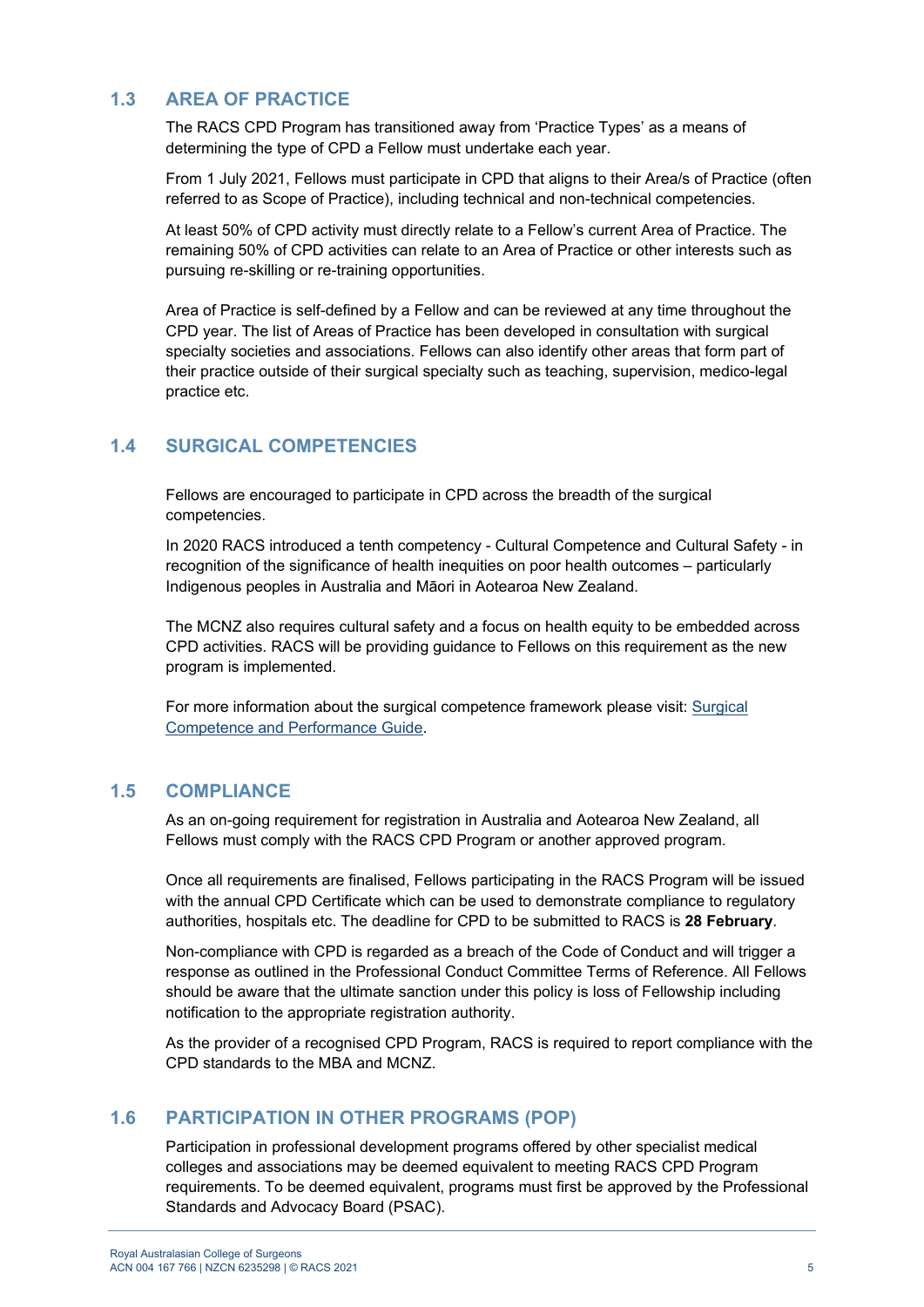Fellows who choose to participate in an alternative CPD Program approved by RACS are not required to also participate in the RACS CPD Program. On receipt of evidence of compliance with another approved CPD Program, Fellows will be recorded as having completed their CPD requirements.

The CPD programs that have been approved by the PSAC and deemed equivalent are:

- Australian Orthopaedic Association
- New Zealand Orthopaedic Association
- Royal Australian and New Zealand College of Ophthalmologists

Fellows who wish to participate in other professional development programs or who are participating in a program that is not listed above are advised to contact the Professional Standards Department.

#### **1.7 HELP AND SUPPORT**

#### **RACS CPD**

The RACS CPD Team are here to provide support at any time throughout the CPD year and can be contacted on:

**Phone**: +61 3 9249 1282 (9AM – 5PM AEST/AEDST) **Email**: CPD.College@surgeons.org

#### **AUSTRALIAN AND NEW ZEALAND AUDIT OF SURGICAL MORTALITY**

For support on matters relating to ANZASM, please contact:

| <b>State/Territory Office</b>                                     | <b>Contact</b>                     |
|-------------------------------------------------------------------|------------------------------------|
| Australian Capital Territory Audit of Surgical Mortality (ACTASM) | +61 2 6285 4558                    |
|                                                                   | actasm@surgeons.org                |
| Collaborative Hospitals Audit of Surgical Mortality (CHASM)       |                                    |
| (in NSW)                                                          | https://www.cec.health.nsw.gov.au/ |
|                                                                   | Review-incidents/mortality-review- |
|                                                                   | authorised-committees/chasm        |
| Northern Territory Audit of Surgical Mortality (NTASM)            | +61 7 3249 2971                    |
|                                                                   | ntasm@surgeons.org                 |
| Queensland Audit of Surgical Mortality (QASM)                     | +61 7 3249 2971                    |
|                                                                   | gasm@surgeons.org                  |
| South Australian Audit of Perioperative Mortality (SAAPM)         | +61 8 8239 1144                    |
|                                                                   | saasm@surgeons.org                 |
| Tasmanian Audit of Surgical Mortality (TASM)                      | +61 3 6223 8848                    |
|                                                                   | tasm@surgeons.org                  |
| Victorian Audit of Surgical Mortality (VASM)                      | +61 3 9249 1153                    |
|                                                                   | vasm@surgeons.org                  |
| Western Australian Audit of Surgical Mortality (WAASM)            | +61 8 6389 8650                    |
|                                                                   | waasm@surgeons.org                 |

For information about your specialty society, please refer to pg.14 of this guide.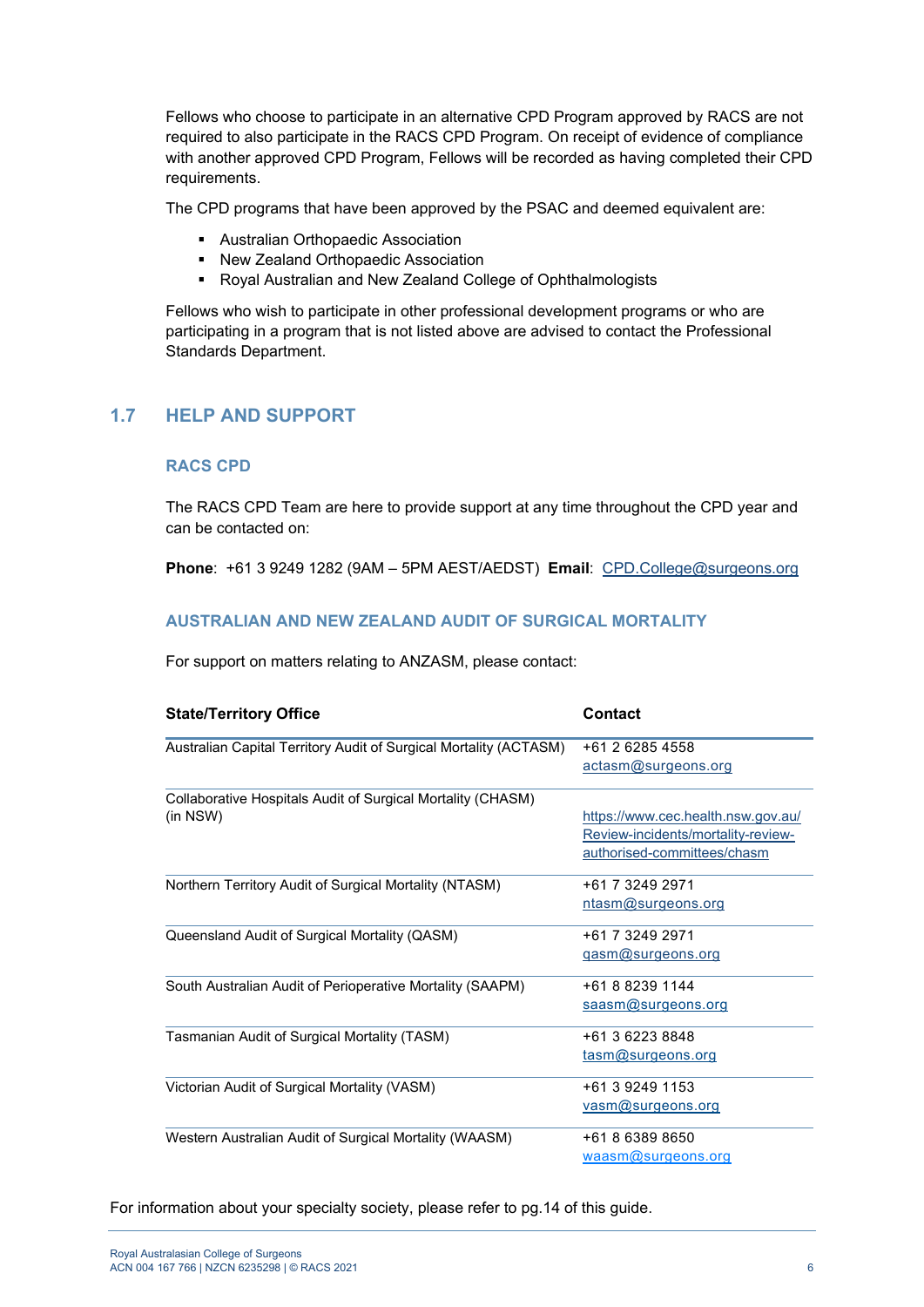## **2 Annual CPD Requirements**

Fellows are required to comply with all requirements of the CPD Program regardless of their practice or hours worked. The minimum CPD requirements per annum are outlined in Table 1: RACS CPD Program.

| <b>CATEGORY</b>             | <b>STANDARD (ANNUAL)</b>                          | <b>MINIMUM REQUIREMENT</b>                                    |
|-----------------------------|---------------------------------------------------|---------------------------------------------------------------|
| Learning Plan               | Complete a Learning Plan                          | One (1) per annum                                             |
| <b>Education Activities</b> | Complete education activities                     | At least two (2) activities                                   |
|                             |                                                   | Minimum 40 points per annum                                   |
| Audit                       | Complete an audit of self/own<br>practice         | At least one (1) audit.                                       |
|                             | Complete an audit of surgical<br>mortality        | Complete ANZASM surgical audit case<br>forms are required     |
|                             |                                                   | Minimum 10 hours per annum                                    |
| <b>Performance Review</b>   | Complete two (2)<br>performance review activities | Complete at least one (1) 'Performance of<br>Self' activity   |
|                             |                                                   | Complete at least one (1) 'Performance of<br>Others' activity |
|                             |                                                   | Minimum 15 hours per annum                                    |

Table 1: RACS CPD Program Requirements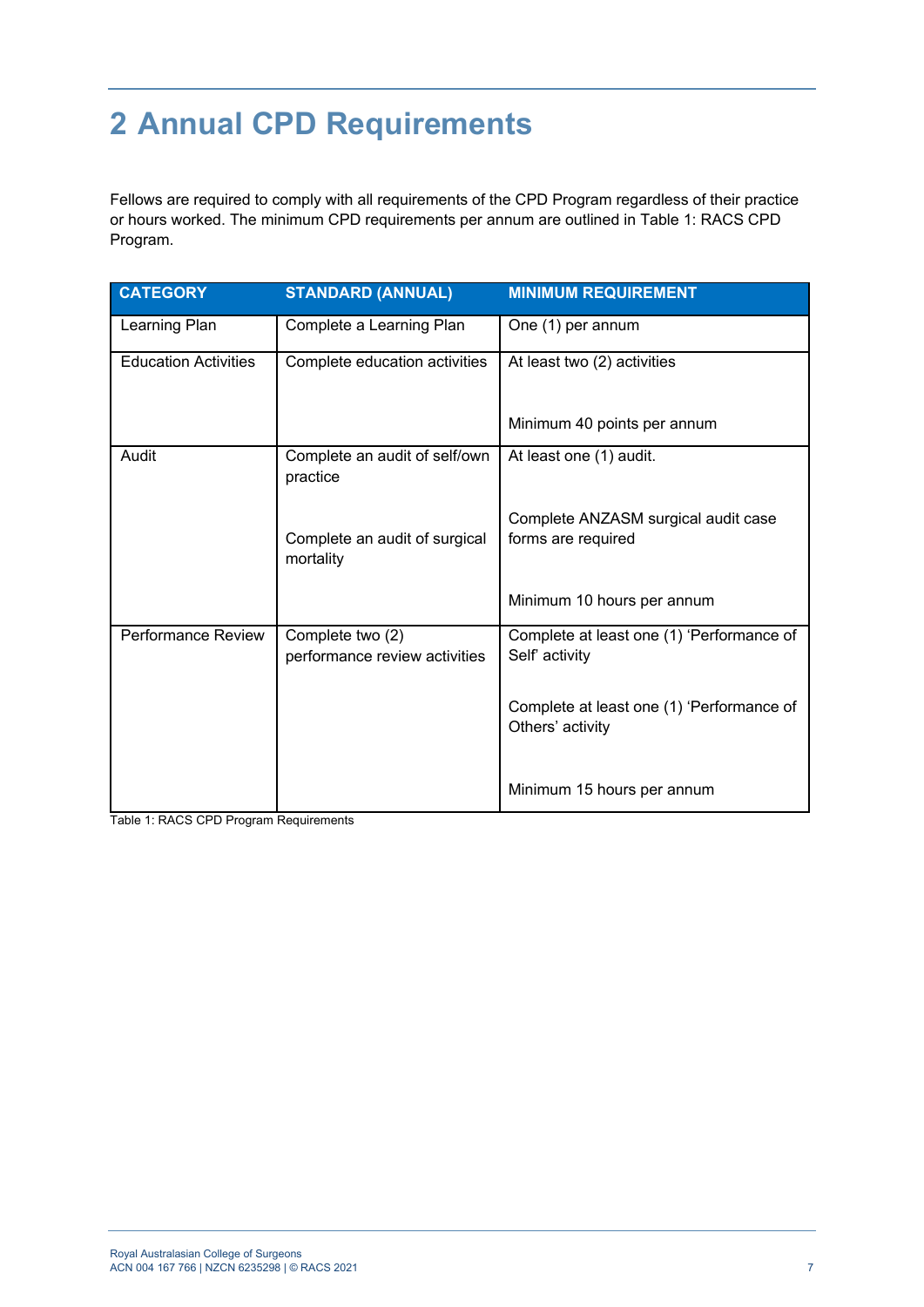### **3 CPD Categories**

#### **LEARNING PLAN**

A learning plan (also known as a personal or professional development plan) is a tool that supports planning of professional development goals and reflection on CPD activities undertaken in pursuit of these goals. A Learning Plan should include specific, appropriate, and measurable goals which align with your Area of Practice, along with self-analysis and personal reflection at the end of the CPD year.

Your self-reflection at the end of the CPD year should explain the relevance of the activity to your current Area of Practice and your competence and performance as a health professional. It should explore your reaction to the CPD activities, whether it helped you, challenged you, or informed you and should demonstrate whether the experience has informed your future practice or plans for further professional development.

Fellows can complete their annual Learning Plan using the tool available in CPD Online.

#### **EDUCATION ACTIVITIES**

Fellows are responsible for maintaining their skills, knowledge and competence which includes developments in their Area of Practice, as well as advances in clinical and medical science.

Education Activities facilitate the maintenance or improvement of the knowledge and skills required to work competently as a surgeon, with the aim of improving patient care and outcomes. Participation in education activities should incorporate technical and non-technical areas of knowledge across the ten surgical competencies.

RACS recognises and encourages Fellows to participate in education activities across a broad range of modalities including face-to-face learning events, blended learning models, formal and informal learning opportunities.

To encourage all surgeons to participate in a broad range of education activities that span the RACS ten surgical competencies, there have been caps (limits) applied to how many hours/points can be claimed for each activity each year. A comprehensive list of Education Activities recognised in the CPD Program can be found in Appendix 1 – RACS CPD Activity List and Caps (pg. 18).

#### **AUDIT**

Surgical audit is an unbiased, systematic and critical analysis of the quality of surgical care, reviewed by a peer(s) against explicit criteria or recognised standards. The purpose of an audit is to examine whether what you think is happening really is, and whether audited outcomes meet existing standards.

Surgical audit may take the form of a group/hospital/specialty audit (focused or generic) or a personal surgical audit (total/ practice/ selected). Participation in audit must align to a Fellow's Area of Practice and incorporate peer review.

A list of recognised surgical audits is available on the RACS website.

#### **Australian and New Zealand Audit of Surgical Mortality (ANZASM)**

All Fellows who have a death of a patient under their care are required to participate in an Australian and New Zealand Audit of Surgical Mortality (ANZASM) where there is an audit available (ANZASM is not available in Aotearoa New Zealand).

Participation in ANZASM is defined as 'Completion of all surgical case forms sent to the surgeon by ANZASM within two months of receiving the form'.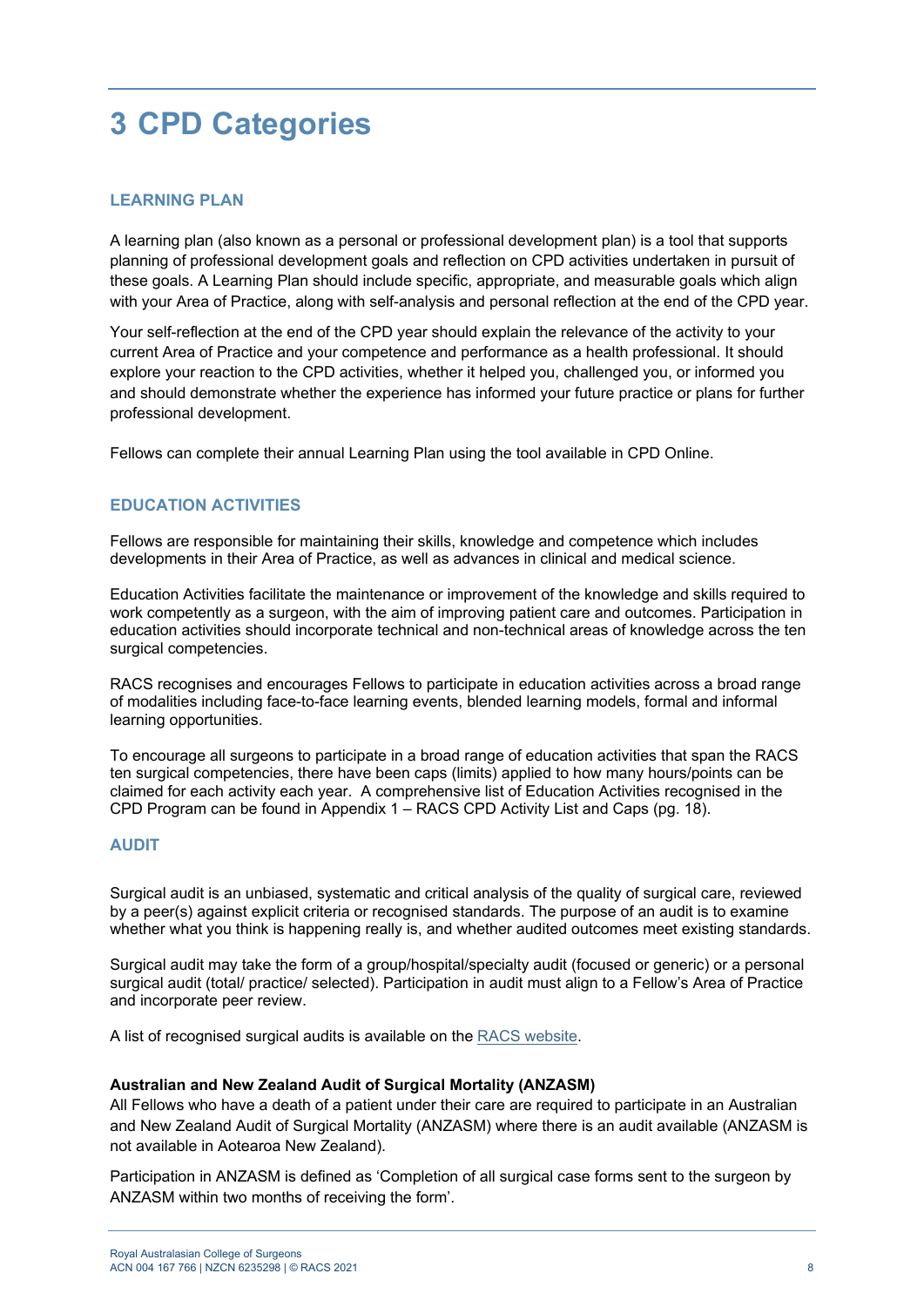Completion of surgical case forms is automatically updated in a Fellow's CPD Online and verified by RACS, except for New South Wales (NSW) where Fellows are required to self-report their compliance.

#### **Surgeons in non-operative or non-clinical roles**

Surgeons who are working in non-operative or non-clinical roles are still required to complete a peer reviewed audit that related to their Area of Practice. In the clinical setting, this may include an audit of non-operative consultations or medico-legal/clinical reports. In a non-clinical setting, this could include a review of student evaluations (teaching). Fellows who are unsure how to meet this requirement are encouraged to contact the CPD Team to discuss their individual circumstances.

For more information on audit, please refer to the RACS Surgical Audit and Peer Review Guide

#### **PERFORMANCE REVIEW**

Performance Review refers to an activity where a surgeon critically reviews practice, skills and behaviours - either of themselves, their peers/teams or the broader professional environment – to identify strengths, weaknesses and areas of improvement.

The Australian Commission on Safety and Quality in Healthcare (ACSQHC) 'Review by Peers' advises that there are a number of factors that improve the quality of the performance review including: using structured assessment methods; using an increased number of reviewers and basing the assessment on evidence-based guidelines.

Performance review activities can be formal or informal and should include either self or shared reflection on how participation in the activity will improve patient care at an individual, team and/or system level. This quality assurance measure should support improvement across teams and should be conducted in an appropriate learning environment with protected time allocated to complete this activity.

The Performance Review CPD requirement consist of two key components: Performance Review of Self and Performance Review of Others.

#### *PERFORMANCE REVIEW OF SELF*

Performance Review of Self activities recognise the value of self-awareness, self-monitoring and selfregulation and how these attributes contribute to professionalism.

These activities should involve an analytical and critical analysis of your practice and performance. Fellow's should participate in frequent performance review activities in keeping with a continuous improvement cycle and include a feedback or improvement loop.

#### *PERFORMANCE REVIEW OF OTHERS*

Fellows have an important role in leading activities that improve performance across clinical, training and teaching settings. Most will have professional interactions across a broad network of peers including surgical colleagues, trainees and allied health teams.

When participating in activities that review performance of others, Fellow's should provide specific and constructive feedback. By providing feedback to others, Fellows demonstrate professionalism and leadership and can gain greater insight into their influence on surgical teams and the broader clinical environment (i.e. teaching/training)

A comprehensive list of Performance Review activities recognised in the CPD Program can be found in Appendix 1 – RACS CPD Activity List and Caps (pg.16).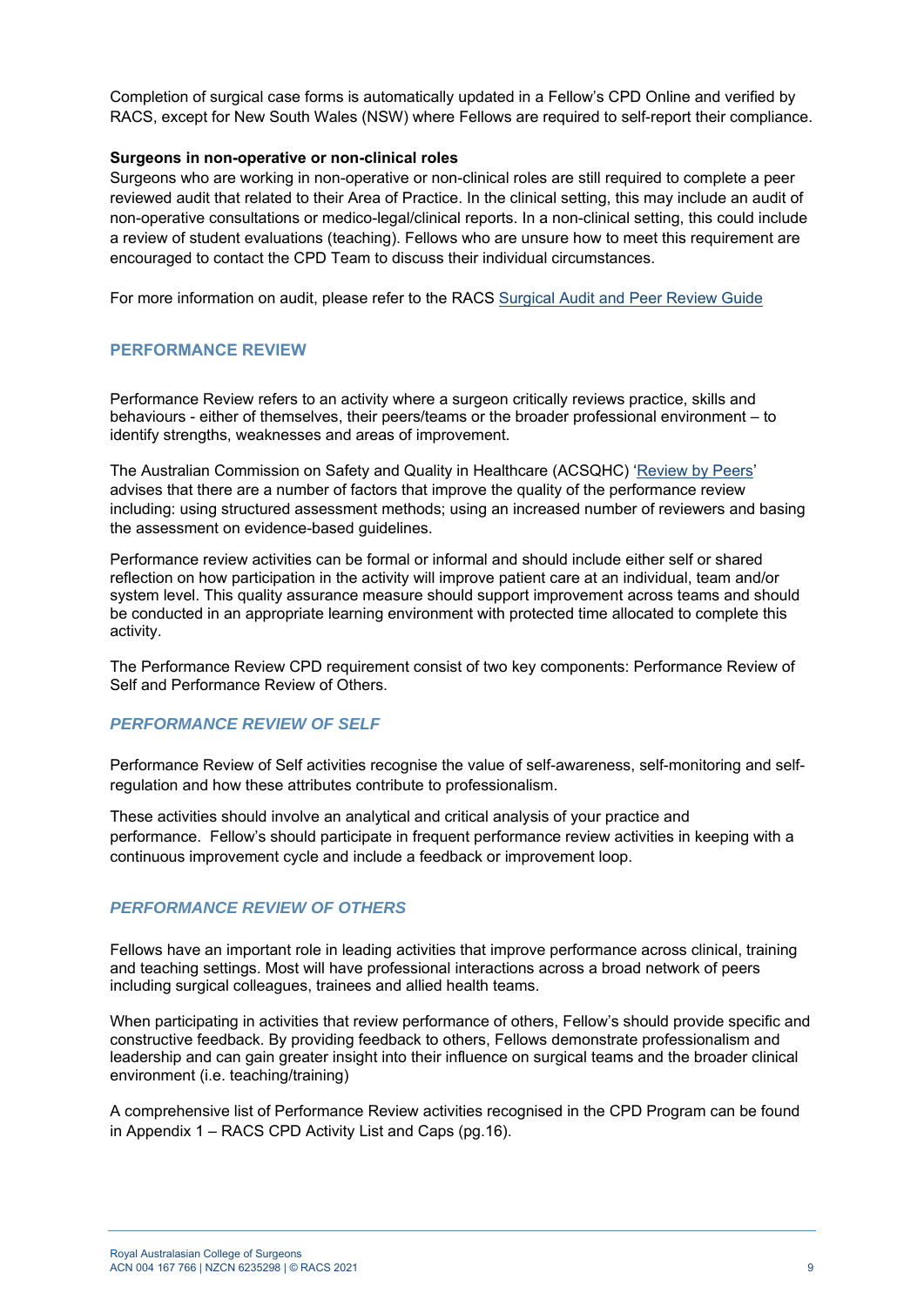### **4 Verification**

Following a comprehensive statistical review, RACS will increase its CPD verification rate from 7% to 10% which will include:

- 5% random selection from eligible surgeons
- 5% random selection from surgeons who have never been verified

Eligibility is defined as surgeons who have a CPD requirement, have not received an exemption from CPD and have not had their CPD successfully verified in the last 5 years.

Changes to verification selection have been made in response to feedback that some Fellows may be required to verify many times throughout their career while others may never be selected.

RACS will provide notification to Fellows selected to verify their CPD of the requirement at least six weeks before the end of the CPD year. If selected to verify, Fellows are required to:

- Verify participation in activities\* across all CPD categories
- Provide evidence of activity that is sufficient to meet the minimum annual requirements in each category
- Demonstrate that the activities are relevant to the self-defined Area of Practice

For information about the types of documentation for verification, please refer to Appendix 2 - Verification Documentation (pg.19).

\*CPD activities that have been updated by RACS (RACS events or activities approved by RACS) are considered verified and Fellows are not required to provide further evidence.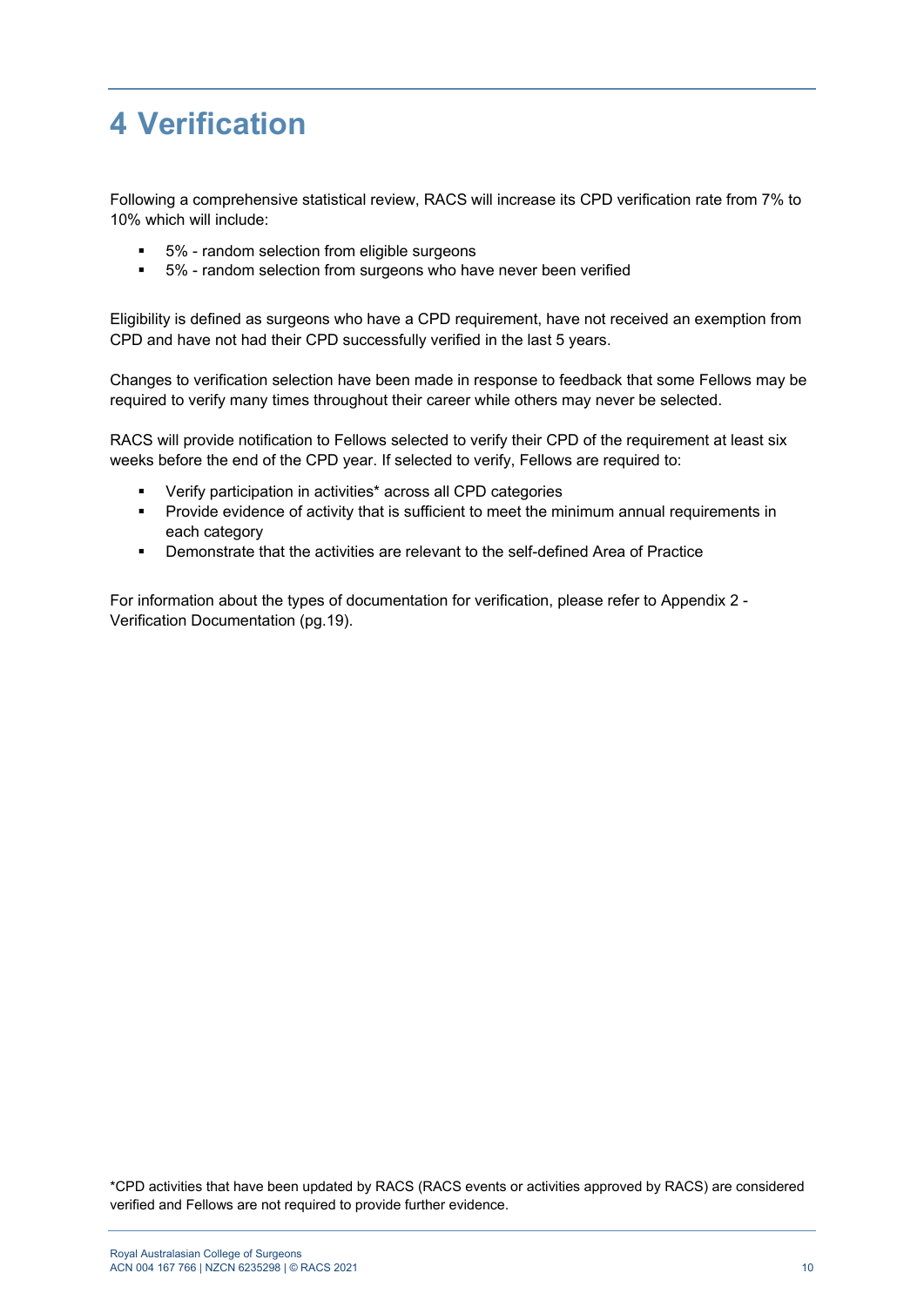### **5 Exemptions**

RACS understands that there may be times during a Fellow's career where an exemption from CPD participation is required. Fellows can apply for three types of exemption from CPD participation:

- A full exemption from all CPD requirements
- A partial exemption from one or more CPD categories A partial exemption from an activity and/or pro-rata points/hours

An automatic full exemption from CPD requirements will be provided where a Fellow is:

- Newly admitted to RACS Fellowship (after 30 October)
- Undertaking training in one of the nine surgical specialties
- Retiring from active practice during the CPD year

A request for a full or partial exemption from CPD requirements will be considered where:

- Fellows are experiencing personal or family hardship
- Fellows are experiencing personal or family illness
- **Fellows are on family leave**
- **Cither circumstances**

The following reasons **do not** constitute grounds for an exemption from CPD:

- Fellows residing overseas are required to participate in CPD in the country in which they reside or in the RACS CPD Program
- Fellows undertaking sub-specialty training or post-Fellowship training (PFET)
- Fellows who are retired but maintain registration where there is a regulatory requirement to participate in CPD

Before applying for an exemption, Fellows should ensure that they are aware of any regulatory requirements and the impact a CPD exemption may have on their practice.

All requests for exemptions will be treated confidentially and in accordance with the RACS Privacy Policy.

#### Support:

RACS is committed to providing support to surgeons to assist them appropriately through difficult situations. RACS has partnered with Converge International to provide confidential support to Fellows, Trainees, International Medical Graduates, RACS Global Health Volunteers and their immediate family members. You can contact Converge International by:

Telephone - 1300 687 327 in Australia or 0800 666 367 in New Zealand

Visit - Converge International and click on 'Live Chat' or the 'Make an EAP Appointment'

Email - eap@convergeintl.com.au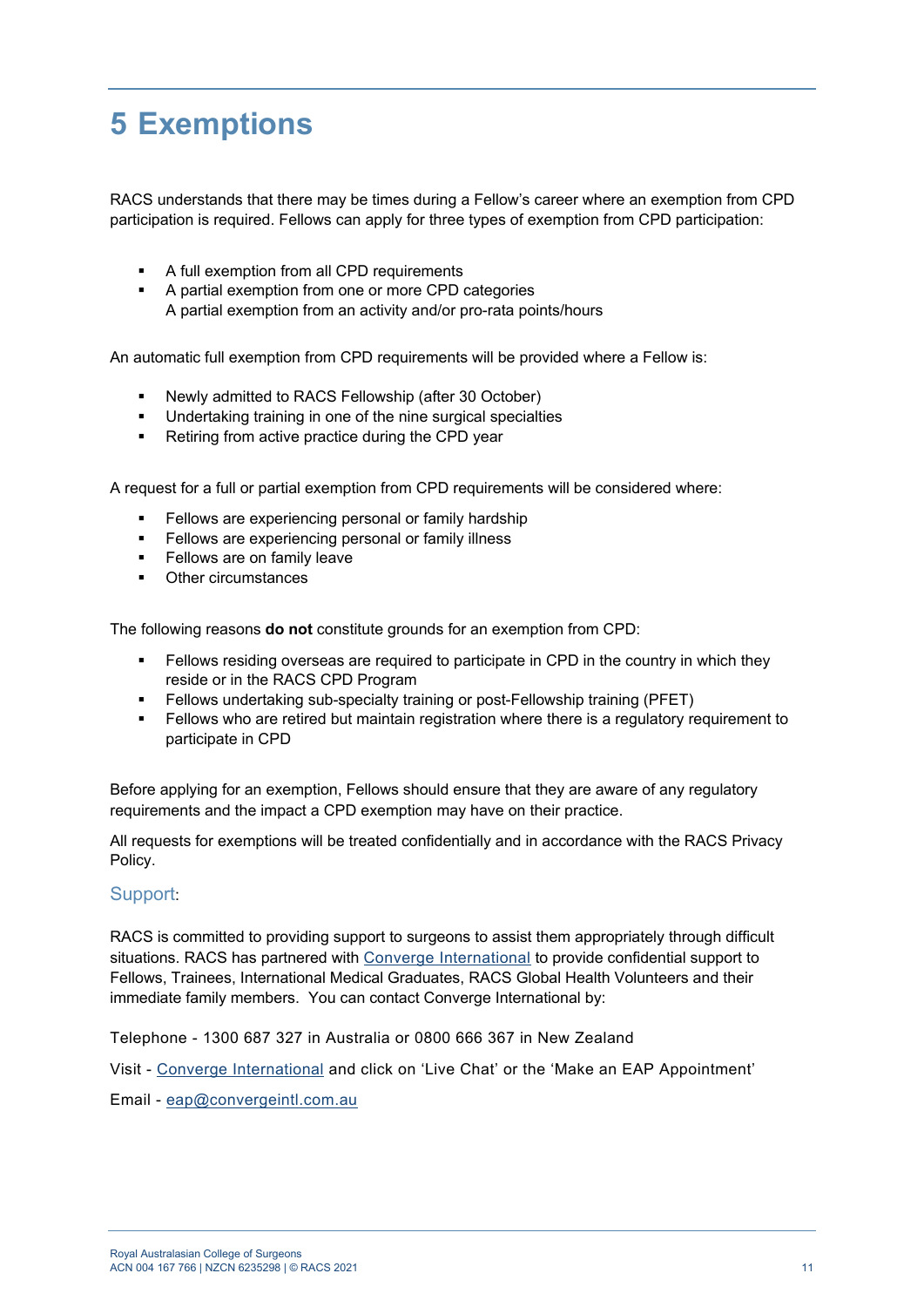### **6 CPD Online**

The RACS CPD Program is supported by a refreshed 'CPD Online' and mobile application ('app'). Some of the new features available to Fellows include:

- **EXECOMPTER COMPTERENT COMPTER** Comprehensive dashboard of activities and progress
- Ability to take a photo or screenshot and upload directly to an activity
- Access to CPD certificates and transcripts
- $\blacksquare$  Instructional videos and FAQs

RACS will regularly release new features as they become available and would welcome feedback from Fellows and subscribers to the program on what they would like to see in the future.

#### **ACCESSING CPD ONLINE**

Access to CPD Online and information on how to download the app is available via the RACS website.

#### **FLEXIBLE ADDITION OF ACTIVITIES**

The new CPD Program provides Fellows can select which CPD category they allocate an activity to where appropriate. This adjustment has been made in response to extensive feedback from Fellows and will provide greater recognition of activities that overlap with the CPD categories. To support this change, when entering activities online Fellows will first be asked to identify the specific activity and then be offered a choice of where they would like this activity allocated.

#### **AUTOMATIC UPDATE OF CPD ACTIVITIES**

RACS will continue to update attendance in CPD Online for CPD activities delivered by RACS or approved by RACS. Attendance at activities that have been automatically updated in a Fellow's CPD Online will also be considered automatically verified.

#### **ACCESSING CPD CERTIFICATES**

An annual CPD Certificate is available at the end of each CPD year to Fellows who are compliant with their CPD requirements. Fellows can also access a transcript of their CPD activities at any time throughout the year.

#### **ONLINE RESOURCES**

RACS offers a variety of online resources and tools to support Fellows completing their CPD. For more information, please visit the RACS website and login to your Portfolio.

Specialty and sub-Specialty societies also offer a variety of audit and education activities. For contact details, please refer to pg.14 of this guide.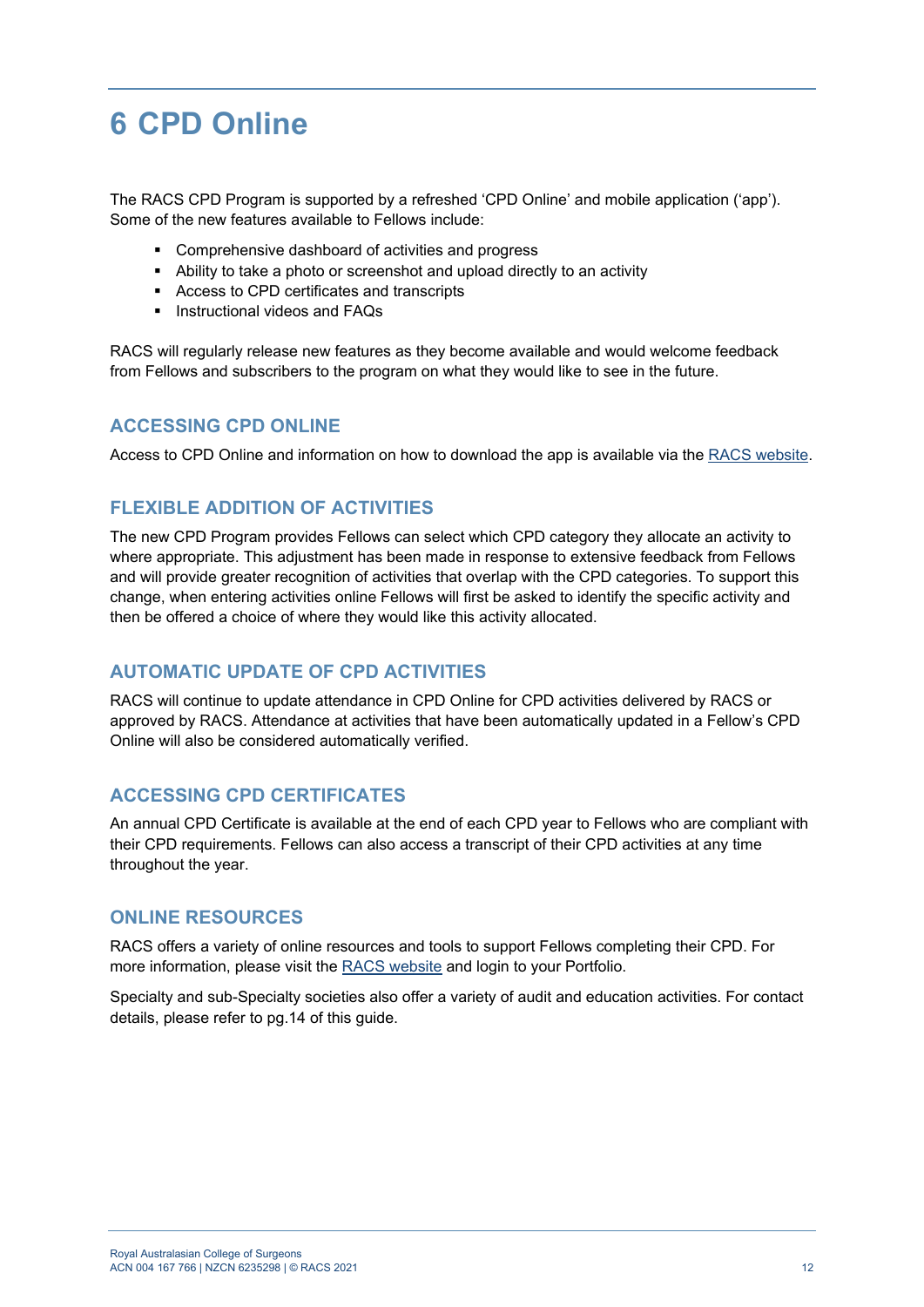### **7 Resources**

| <b>ORGANISATION</b>                                     | <b>RESOURCE</b>                                                                                                                                                                                                                                    |  |  |  |  |  |  |
|---------------------------------------------------------|----------------------------------------------------------------------------------------------------------------------------------------------------------------------------------------------------------------------------------------------------|--|--|--|--|--|--|
| <b>Royal Australasian College of</b><br><b>Surgeons</b> | Code of Conduct (2016)<br><b>CPD Standards:</b><br>Learning Plan<br>٠<br><b>Education Activities</b><br>Audit<br><b>Performance Review</b><br>٠<br>Surgical Audit and Peer Review Guide (2021)<br>Surgical Competence and Performance Guide (2020) |  |  |  |  |  |  |
| <b>Medical Board of Australia</b>                       | <b>Mandatory Registration Standards</b><br><b>Professional Performance Framework</b><br><b>Recency of Practice Standard</b><br>Good Medical Practice: A Code of Conduct for Doctors in<br><b>Australia</b>                                         |  |  |  |  |  |  |
| <b>Medical Council of New Zealand</b>                   | Recertification requirements for vocationally-registered doctors<br>in New Zealand<br><b>Good Medical Practice</b>                                                                                                                                 |  |  |  |  |  |  |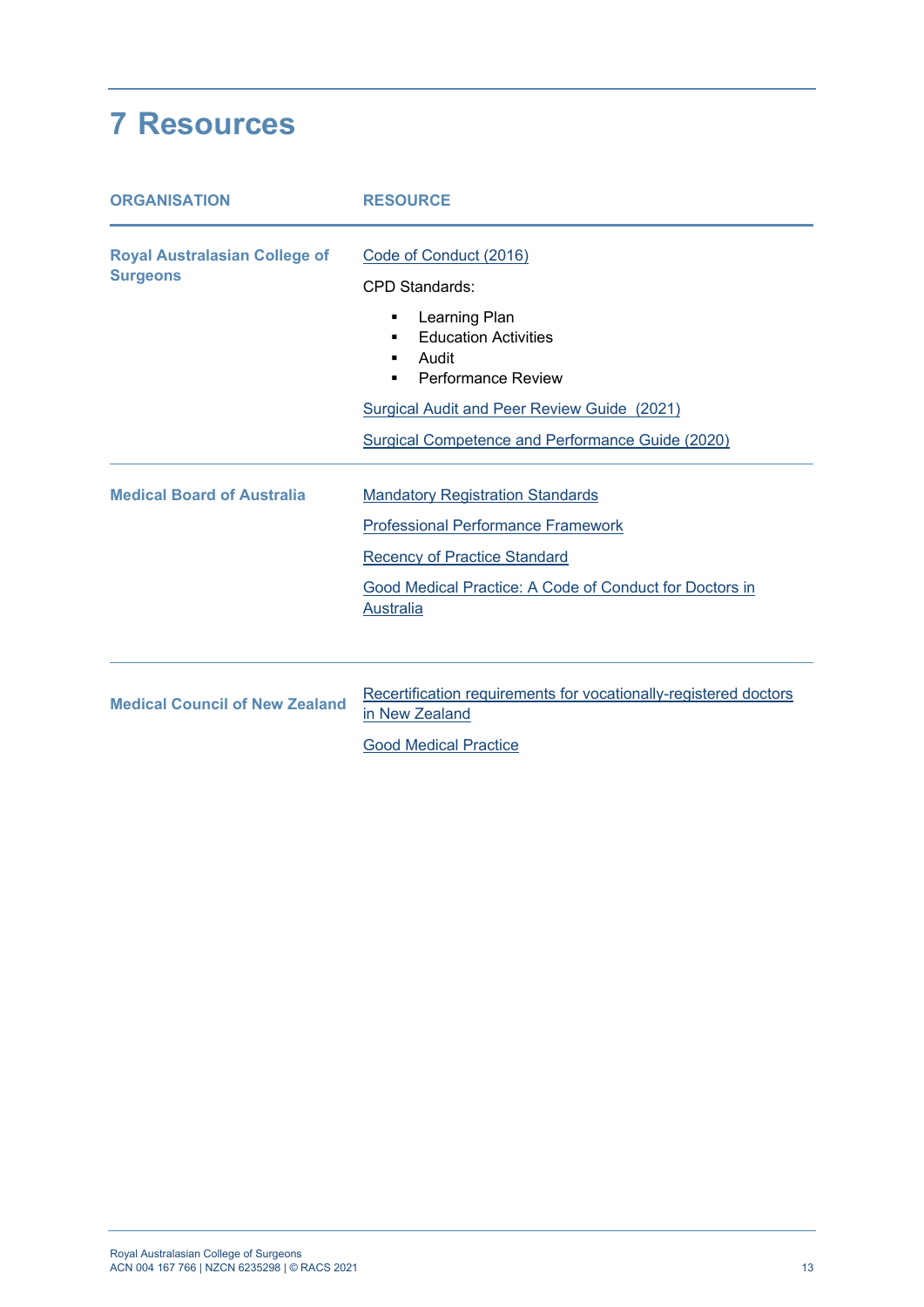# **8 Contacts - Specialty Societies & Associations**

| <b>SPECIALTY</b>              | <b>WEBSITE</b>                                                                                                                                                                                                                                                                                                                                                                                                                                                                                                                                                                                                                                                                                                                                                                                                                                                          |
|-------------------------------|-------------------------------------------------------------------------------------------------------------------------------------------------------------------------------------------------------------------------------------------------------------------------------------------------------------------------------------------------------------------------------------------------------------------------------------------------------------------------------------------------------------------------------------------------------------------------------------------------------------------------------------------------------------------------------------------------------------------------------------------------------------------------------------------------------------------------------------------------------------------------|
| <b>Cardiothoracic Surgery</b> | Australian and New Zealand Society of Cardiac and<br>$\bullet$<br><b>Thoracic Surgeons</b>                                                                                                                                                                                                                                                                                                                                                                                                                                                                                                                                                                                                                                                                                                                                                                              |
| <b>General Surgery</b>        | <b>General Surgeons Australia</b><br>$\bullet$<br><b>New Zealand Association of General Surgeons</b><br>$\bullet$<br>Australasian Paediatric Endocrine Group<br><b>Australasian Trauma Society</b><br>$\bullet$<br><b>Australian &amp; New Zealand Burns Association</b><br>$\bullet$<br><b>Australian and New Zealand Endocrine Association</b><br>Australian and New Zealand Gastric and<br><b>Oesophageal Surgery Association (ANZGOSA)</b><br>Australian and New Zealand Metabolic and Obesity<br>$\bullet$<br><b>Surgery Society (ANZMOSS)</b><br><b>Breast Surgeons of Australia and New Zealand</b><br>$\bullet$<br>(BreastSurgANZ)<br><b>Clinical Oncological Society of Australia</b><br><b>Colorectal Surgical Society of Australia and New</b><br><b>Zealand</b><br><b>Endocrine Society of Australia</b><br><b>Gastroenterological Society of Australia</b> |
| Neurosurgery                  | <b>Neurosurgical Society of Australasia</b><br>$\bullet$<br>Spine Society of Australia<br>$\bullet$                                                                                                                                                                                                                                                                                                                                                                                                                                                                                                                                                                                                                                                                                                                                                                     |
| <b>Orthopaedic Surgery</b>    | <b>Australian Orthopaedic Association</b><br>$\bullet$<br><b>New Zealand Orthopaedic Association</b><br>$\bullet$<br>Arthroplasty Society of Australia<br>$\bullet$<br><b>Australasian Orthopaedic Trauma Society</b><br>$\bullet$<br><b>Australian Hand Surgery Society</b><br>$\bullet$<br><b>Australian Knee Society</b><br>$\bullet$<br>Australian and New Zealand Orthopaedic Research<br>$\bullet$<br>Society<br><b>Australian Orthopaedic Foot &amp; Ankle Society</b><br><b>Australian Paediatric Orthopaedic Society</b><br>$\bullet$<br>Australia and New Zealand Sarcoma Association<br>$\bullet$<br>Australian Society of Orthopaedic Surgeons<br>$\bullet$<br><b>Medico-Legal Society</b><br>$\bullet$<br>Shoulder & Elbow Society of Australia                                                                                                            |

**Spine Society of Australia**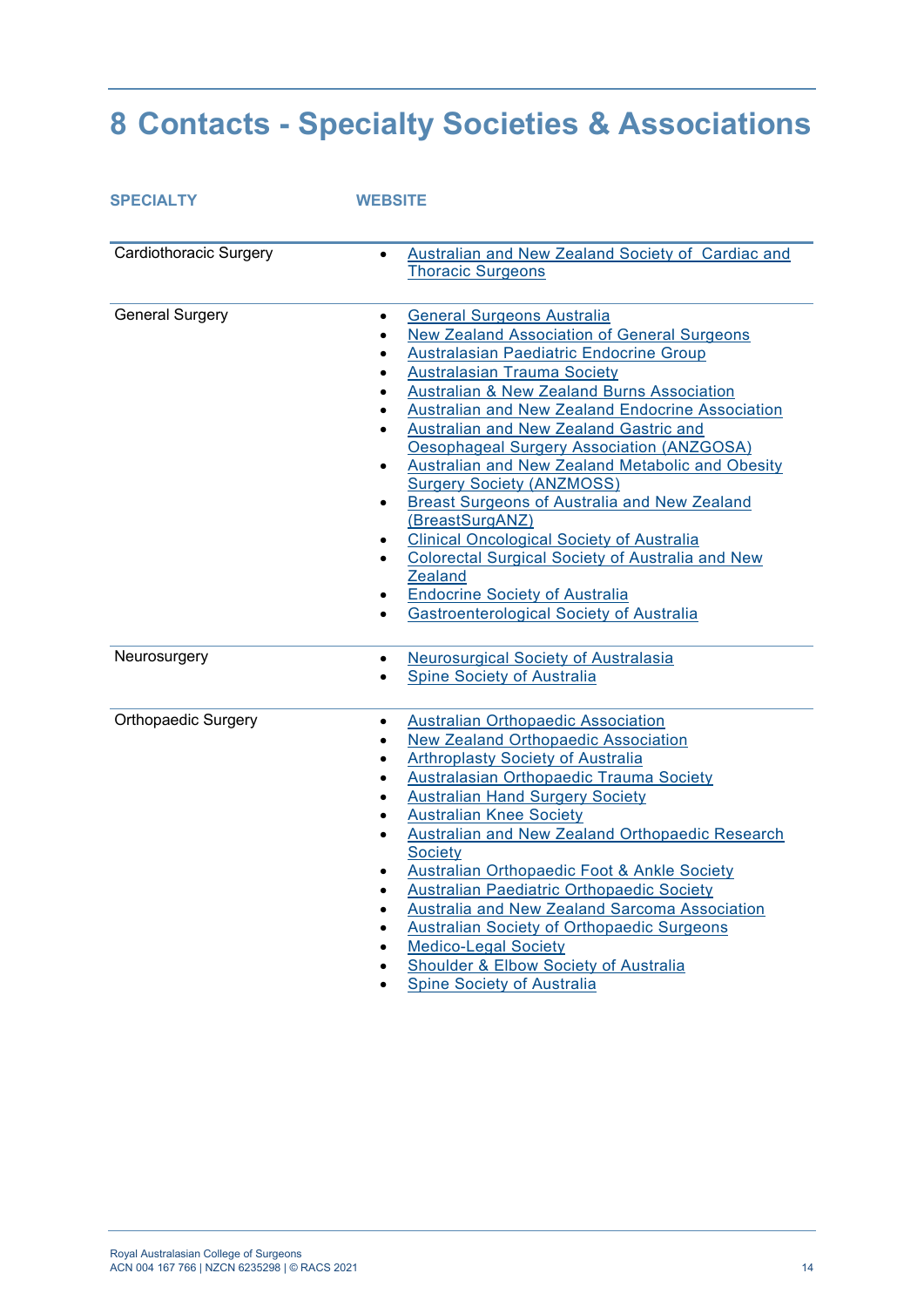| Otolaryngology Head and Neck<br>Surgery      | <b>Australian Society of Otolaryngology Head and Neck</b><br>Surgery<br>New Zealand Society of Otolaryngology Head and<br>$\bullet$<br><b>Neck Surgery</b><br><b>Australasian Society of Paediatric</b><br>Otorhinolaryngology<br>Australian & New Zealand Head & Neck<br><b>Cancer Society</b><br><b>Neuro-Otology Society of Australia</b>                                                                                                       |
|----------------------------------------------|----------------------------------------------------------------------------------------------------------------------------------------------------------------------------------------------------------------------------------------------------------------------------------------------------------------------------------------------------------------------------------------------------------------------------------------------------|
| Paediatric Surgery                           | Australian and New Zealand Association of Paediatric<br>$\bullet$<br><b>Surgeons</b><br><b>Australian Paediatrics Society</b><br><b>Paediatric Society of New Zealand</b>                                                                                                                                                                                                                                                                          |
| <b>Plastic and Reconstructive</b><br>Surgery | <b>Australian Society of Plastic Surgeons</b><br>$\bullet$<br><b>New Zealand Association of Plastic Surgeons</b><br>Australasian Society of Aesthetic Plastic Surgery<br>Australia and New Zealand Association of Oral and<br><b>Maxillofacial Surgeons</b><br>Australian and New Zealand Burns Association<br>$\bullet$<br>Australian and New Zealand Society of<br><b>Craniomaxillofacial Surgeons</b><br><b>Australian Hand Surgery Society</b> |
| Urology                                      | The Urological Society of Australia and New Zealand<br><b>Australian &amp; New Zealand Society of Nephrology</b>                                                                                                                                                                                                                                                                                                                                   |
| <b>Vascular Surgery</b>                      | Australian and New Zealand Society for Vascular<br>$\bullet$<br><b>Surgery</b>                                                                                                                                                                                                                                                                                                                                                                     |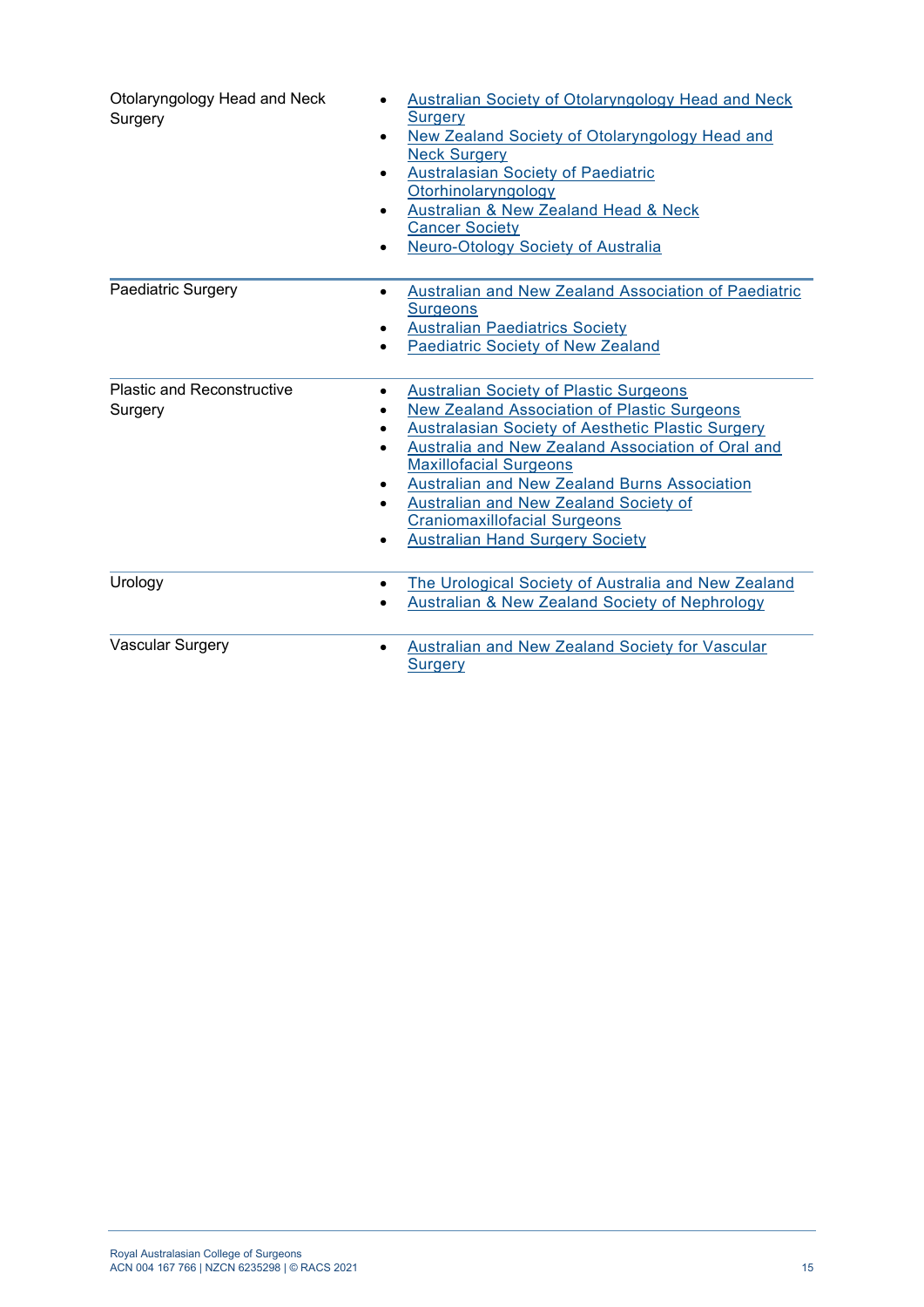# **Appendix 1 – RACS CPD Activity List and Caps**

| <b>ACTIVITY</b>                                                               | 1A | 1B | <b>2A 2B</b> |   | 3 | <b>MAX</b><br><b>POINTS</b><br><b>PER CPD</b><br><b>YEAR</b> | <b>POINTS</b><br><b>PER</b><br><b>ACTIVITY</b> | <b>POINTS</b><br><b>PER</b><br><b>HOUR</b> |
|-------------------------------------------------------------------------------|----|----|--------------|---|---|--------------------------------------------------------------|------------------------------------------------|--------------------------------------------|
| <b>Specialty Society Audit</b>                                                | X  |    |              |   |   |                                                              |                                                |                                            |
| <b>Specialty Group Audit</b>                                                  | X  |    |              |   |   |                                                              |                                                |                                            |
| <b>Clinical Unit Audit</b>                                                    | X  |    |              |   |   |                                                              |                                                |                                            |
| Locum Logbook                                                                 | X  |    |              |   |   |                                                              |                                                |                                            |
| MALT with peer review                                                         | X  |    |              |   |   |                                                              |                                                |                                            |
| Total Practice Audit                                                          | X  |    |              |   |   |                                                              |                                                |                                            |
| Selected audit from surgical practice                                         | X  |    |              |   |   |                                                              |                                                |                                            |
| Organisation review of surgical services                                      | Χ  |    |              | X |   |                                                              |                                                |                                            |
| Patient feedback including action plan                                        | X  |    | $\times$     |   |   |                                                              |                                                |                                            |
| Peer review of reports                                                        | X  |    | $\sf X$      | X |   |                                                              |                                                |                                            |
| Peer review of cases / charts with feedback                                   | X  |    | X            | X |   |                                                              |                                                |                                            |
| Structured conversation with a peer                                           |    |    | $\times$     | X |   |                                                              |                                                |                                            |
| ANZASM surgical case form                                                     |    | X  |              |   |   |                                                              |                                                |                                            |
| <b>ANZASM first line assessment</b>                                           |    |    |              | X |   |                                                              |                                                |                                            |
| <b>ANZASM second line assessment</b>                                          |    |    |              | X |   |                                                              |                                                |                                            |
| Committee meetings with educational content,<br>such as guideline development |    |    |              | X |   |                                                              |                                                |                                            |
| Mortality and Morbidity meetings                                              |    |    | X            | X |   |                                                              |                                                |                                            |
| Participation in a structured mentoring program -<br>mentor                   |    |    |              | X |   |                                                              |                                                |                                            |
| Participation in a structured mentoring program -<br>mentee                   |    |    | X            |   |   |                                                              |                                                |                                            |
| Practice visitor                                                              |    |    |              | X |   |                                                              |                                                |                                            |
| Recipient of a structured practice visit by a peer                            |    |    | X            |   |   |                                                              |                                                |                                            |
| CPD Coach (being coached)                                                     |    |    |              | X |   |                                                              |                                                |                                            |
| CPD Coach (as coach)                                                          |    |    | X            |   |   |                                                              |                                                |                                            |
| Meetings with administrators / management                                     |    |    | X            | X |   |                                                              |                                                |                                            |
| Meetings reviewing adverse events                                             |    |    | X            | X |   |                                                              |                                                |                                            |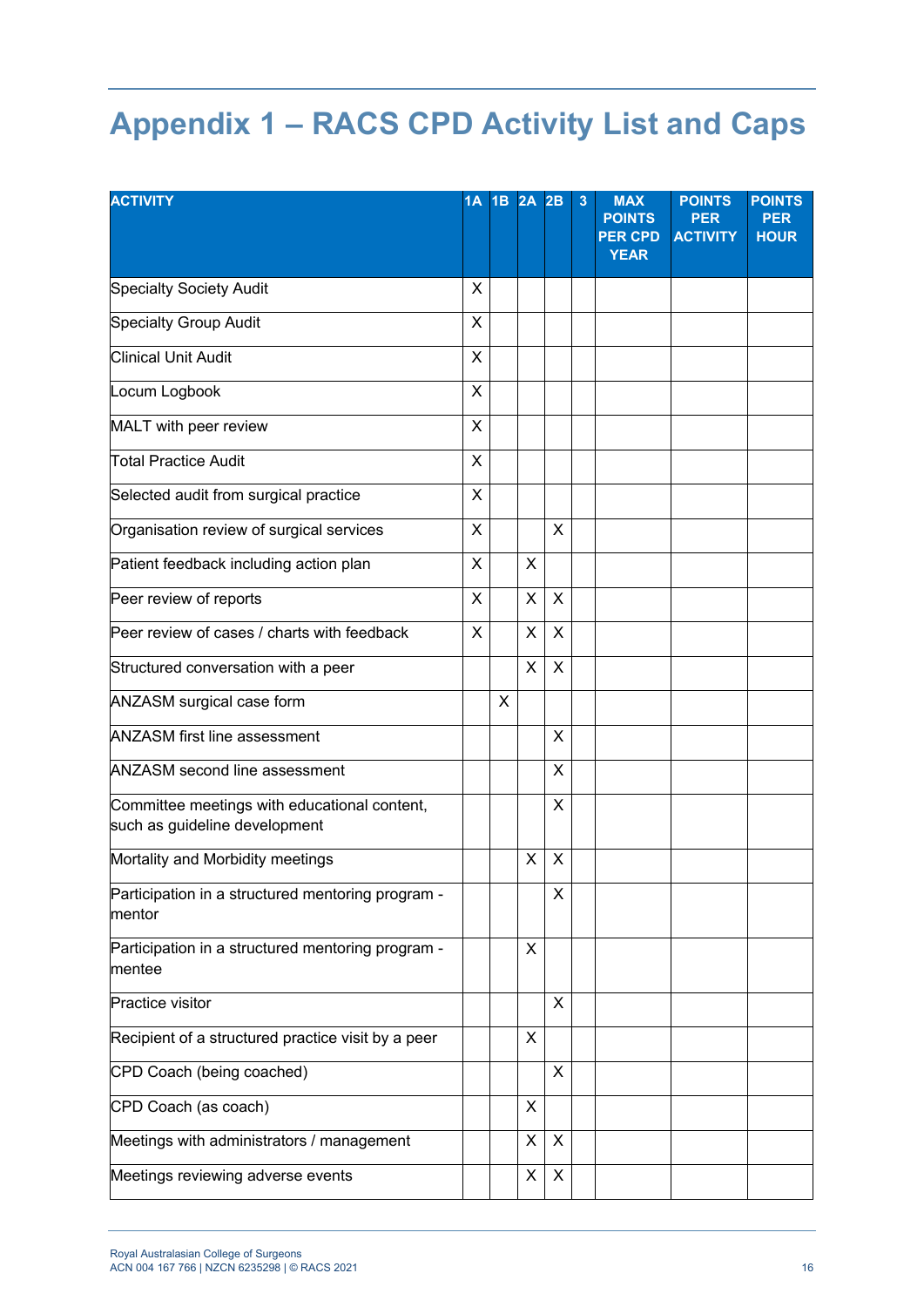| <b>ACTIVITY</b>                                                                       | 1A | 1B 2A 2B |   |    | 3              | <b>MAX</b><br><b>POINTS</b><br><b>PER CPD</b><br><b>YEAR</b> | <b>POINTS</b><br><b>PER</b><br><b>ACTIVITY</b> | <b>POINTS</b><br><b>PER</b><br><b>HOUR</b> |
|---------------------------------------------------------------------------------------|----|----------|---|----|----------------|--------------------------------------------------------------|------------------------------------------------|--------------------------------------------|
|                                                                                       |    |          |   |    |                |                                                              |                                                |                                            |
| Participation in an annual individual or department<br>performance review             |    |          | X | X  |                |                                                              |                                                |                                            |
| Reviewer - Trauma verification                                                        |    |          |   | X  |                |                                                              |                                                |                                            |
| Peer discussions of critical incidents, safety and<br>quality reviews                 |    |          | X | X  |                |                                                              |                                                |                                            |
| Referring doctor's satisfaction survey                                                |    |          | X |    |                |                                                              |                                                |                                            |
| Examiner - RACS, AMC, university                                                      |    |          |   | X  |                |                                                              |                                                |                                            |
| Surgical attachment with peer                                                         |    |          | X | X  |                |                                                              |                                                |                                            |
| Patient care satisfaction survey                                                      |    |          | X |    |                |                                                              |                                                |                                            |
| Multisource feedback using a structured<br>framework                                  |    |          | X | X  |                |                                                              |                                                |                                            |
| Comprehensive health assessment with your GP                                          |    |          | X |    |                |                                                              |                                                |                                            |
| Post-operative satisfaction questionnaire                                             |    |          | X |    |                |                                                              |                                                |                                            |
| Supervision of surgical trainees                                                      |    |          |   | X  | X              | 15                                                           |                                                | 1                                          |
| Participation in ASERNIP-S review, a clinical trial<br>or organised clinical research |    |          | X | X. | X              | 10                                                           |                                                | 1                                          |
| Acting as a referee for a journal article                                             |    |          |   | X  | X              | 15                                                           | 5                                              |                                            |
| Publication of a surgical / medical book                                              |    |          | X | X  | X              |                                                              | 30                                             |                                            |
| Publication in a refereed journal / chapter in<br>surgical/medical book               |    |          | X | X  | $\pmb{\times}$ | 30                                                           | 15                                             | N/A                                        |
| Hospital clinical meeting                                                             |    |          | X | X  | X              |                                                              |                                                | 1                                          |
| Presentation to surgical / medical peers at a<br>scientific meeting                   |    |          | X | X  | X              | 20                                                           | 10                                             |                                            |
| Structured and approved small group learning<br>e.g. Journal Club                     |    |          | X | X  | X              | 10                                                           |                                                | 1                                          |
| Participation in volunteer services                                                   |    |          | X | X  | X              | 20                                                           |                                                | $\mathbf{1}$                               |
| Surgical Meetings including M&M,<br>Multidisciplinary etc                             |    |          | X | X  | X              |                                                              |                                                | 1                                          |
| Attendance at scientific meetings                                                     |    |          |   |    | X              |                                                              |                                                | 1                                          |
| Attendance at RACS courses / workshops                                                |    |          |   |    | X              |                                                              |                                                | 1                                          |
| Approved RACS / society activity / workshop                                           |    |          |   |    | X              |                                                              |                                                | 1                                          |
| Attendance at Specialty Society courses /<br>workshop                                 |    |          |   |    | X              |                                                              |                                                | 1                                          |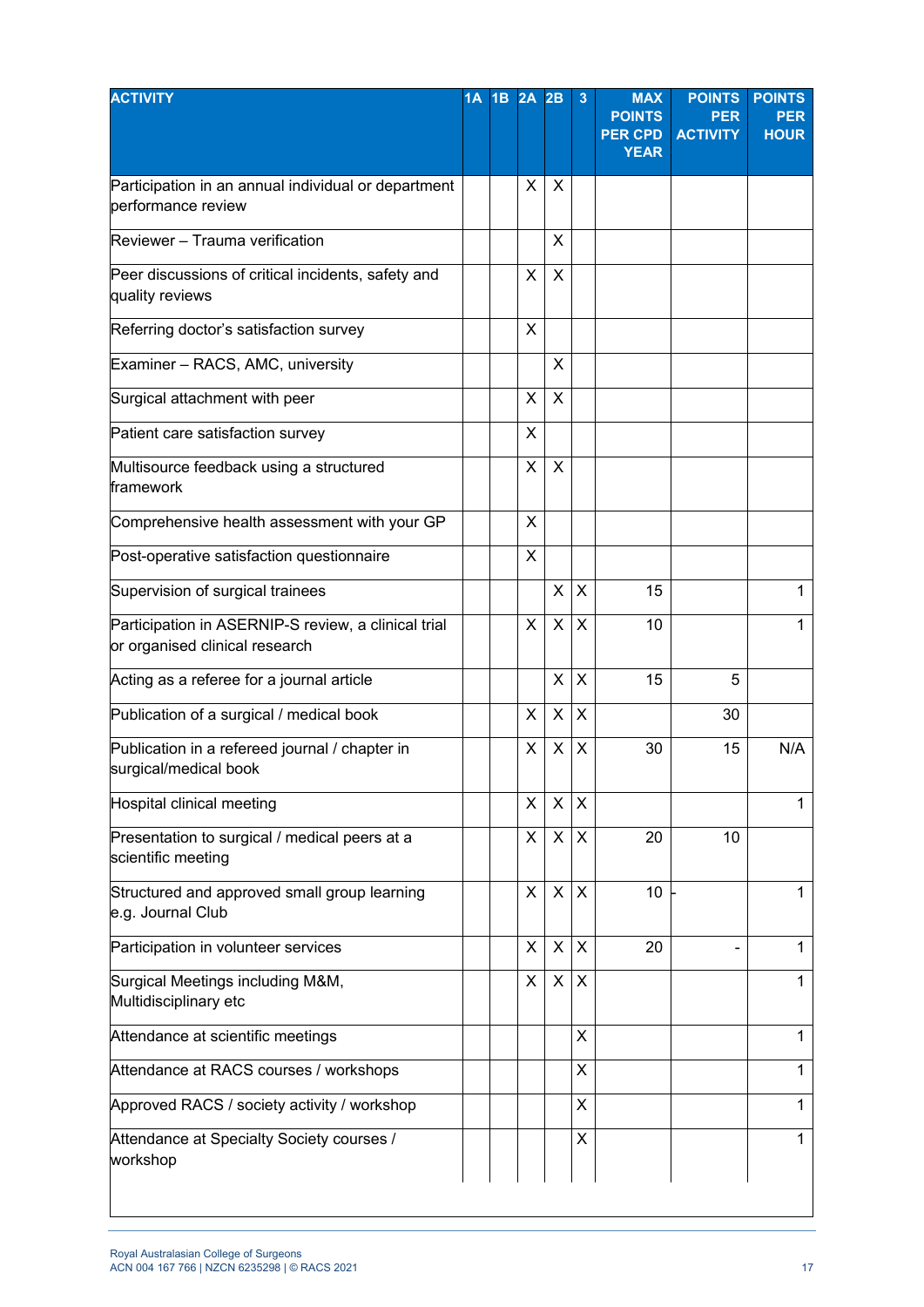| <b>ACTIVITY</b>                                                                           | А | B | A | 2<br>B | 3        | <b>MAX</b><br><b>POINTS</b><br><b>PER CPD</b> | <b>POINTS</b><br>PER<br><b>ACTIVITY</b> | <b>POINTS</b><br><b>PER</b><br><b>HOUR</b> |
|-------------------------------------------------------------------------------------------|---|---|---|--------|----------|-----------------------------------------------|-----------------------------------------|--------------------------------------------|
|                                                                                           |   |   |   |        |          | <b>YEAR</b>                                   |                                         |                                            |
| Attendance at Specialty Association or Society<br>scientific meeting                      |   |   |   |        | Χ        |                                               |                                         | 1                                          |
| Cultural Competence and Cultural Safety                                                   |   |   |   |        | X        |                                               |                                         | $\mathbf{1}$                               |
| Development of educational material                                                       |   |   |   |        | X        | 15                                            |                                         | $\mathbf{1}$                               |
| eLearning                                                                                 |   |   |   |        | X        | 20                                            |                                         | $\mathbf 1$                                |
| Journal reading / researching clinical information /<br>informal discussions              |   |   |   |        | х        | 20                                            |                                         | $\mathbf{1}$                               |
| Other courses / workshops that focus on non-<br>technical competencies                    |   |   |   |        | X        |                                               |                                         | 1                                          |
| Other approved interactive surgical or clinical<br>workshops                              |   |   |   |        | X        |                                               |                                         | 1                                          |
| Overseas meetings with CPD recognised national<br>body                                    |   |   |   |        | X        |                                               |                                         | 1                                          |
| Participation in other courses at tertiary<br>institutions or another recognised provider |   |   |   |        | X        | 20                                            |                                         | 1                                          |
| Presentation to other health professional's<br>community groups                           |   |   |   |        | X        |                                               |                                         | 1                                          |
| Specialty group meetings including RACS<br>Council/board committee meetings               |   |   |   |        | X        | 30                                            |                                         | $\mathbf{1}$                               |
| Teaching on courses / workshops                                                           |   |   |   |        | X        | 30                                            |                                         | $\mathbf{1}$                               |
| Teaching on RACS courses / workshops                                                      |   |   |   |        | X        | 30                                            |                                         | 1                                          |
| Teaching on specialty societies courses /<br>workshops                                    |   |   |   |        | х        | 20                                            |                                         | $\mathbf 1$                                |
| Teaching to trainees / undergraduates                                                     |   |   |   | X      | $\times$ | 20                                            |                                         | 1                                          |

| Category                             | Code |
|--------------------------------------|------|
| Audit                                | 1а   |
| <b>Audit of Surgical Mortalities</b> | 1h   |
| Performance Review of Self           | 2a   |
| Performance Review of Other          | 2h   |
| Education                            |      |